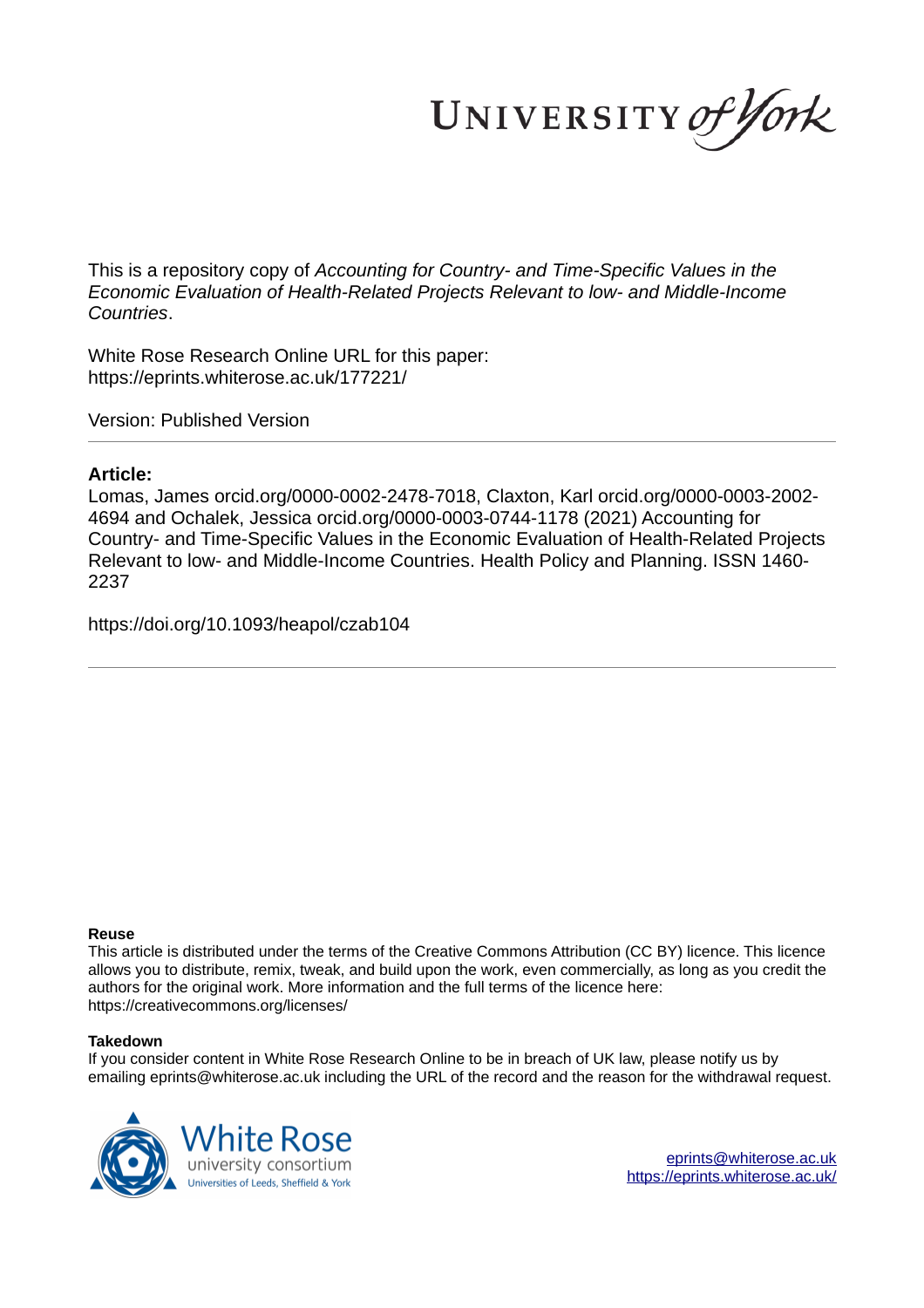

# **Accounting for country- and time-specific values in the economic evaluation of health-related projects relevant to low- and middle-income countries**

**James Lomas1,\*, Karl Claxton1,2 and Jessica Ochalek<sup>1</sup>**

1 Centre for Health Economics, University of York, York YO10 5DD, UK

<sup>2</sup>Department of Economics and Related Studies, University of York, York YO10 5DD, UK

\*Corresponding author. Centre for Health Economics, University of York, York YO10 5DD, UK. E-mail: james.lomas@york.ac.uk

Accepted on 18 August 2021

## **Abstract**

Economic evaluation of health-related projects requires principles and methods to address the various trade-offs that need to be made between costs and benefits, across sectors and social objectives, and over time. Existing guidelines for economic evaluation in low- and middle-income countries embed implicit assumptions about expected changes in the marginal cost per unit of health produced by the healthcare sector, the consumption value of health and the appropriate discount rates for health and consumption. Separating these evaluation parameters out requires estimates for each country over time, which have hitherto been unavailable. We present a conceptual economic evaluation framework that aims to clarify the distinct roles of these different evaluation parameters in evaluating a health-related project. Estimates for each are obtained for each country and in each time period, based on available empirical evidence. Where existing estimates are not available, for future values of the marginal cost per unit of health produced by the healthcare sector, new estimates are obtained following a practical method for obtaining projected values. The framework is applied to a simple, hypothetical, illustrative example, and the results from our preferred approach are compared against those obtained from other approaches informed by the assumptions implicit within existing guidelines. This exposes the consequences of applying such assumptions, which are not supported by available evidence, in terms of potentially sub-optimal decisions. In general, we find that applying existing guidelines as done in conventional practice likely underestimates the value of health-related projects on account of not allowing for expected growth in the marginal cost per unit of health produced by the healthcare sector.

**Keywords:** Cost-effectiveness analysis, benefit–cost analysis, global health, economic growth, low-income countries, middle-income countries

# **Introduction**

Economic evaluation of a health-related project (such as a healthcare intervention or a health technology or programme of care for a particular indication) can be used to support decision-making in low- and middle-income countries (LMICs) (Drummond *et al.*, 2015). It is most commonly operationalized through the application of some form of costeffectiveness analysis (CEA) (WHO, 2003; 2019; Wilkinson *et al.*, 2016) or, less commonly, benefit–cost analysis (BCA) (Robinson *et al.*, 2019b).

The effectiveness of a health-related project is typically denominated in terms of its impact on a generic measure of health such as a disability-adjusted life year (DALY) or a quality-adjusted life year, but other objectives such as consumption, which comprises both the consumption value of health effects and the consumption of non-health goods and services, may also be considered. The adopted perspective of the analysis determines the appropriate scope of which costs are included (Sanders *et al.*, 2016).

Economic evaluation allows for the calculation of the net benefit of a project, which represents its effect net of the opportunity cost (the value of the best alternative use of the resources required for the project). This depends not only

on the choice of objective and perspective but also on the assumed source of the resources. Where the healthcare sector budget available for a project is exogenous to the decision, the resources are obtained from elsewhere within the budget, and the marginal cost per unit of health produced by the healthcare sector  $(k)$  may be used to calculate the health opportunity cost (Woods *et al.*, 2016; Ochalek *et al.*, 2018). This can be used to quantify the net health benefit, but for comparisons beyond health, the net health benefit may need to be multiplied by the consumption value of health (*v*) in order to compare with the consumption of non-health goods and services (Brouwer *et al.*, 2018).

Both *k* and *v* parameters are therefore vital to economic evaluation of this kind, with *k* used to calculate health opportunity costs and  $\nu$  used to convert health into consumption value, but the separate role for these is not explicitly acknowledged within existing guidelines. Instead, CEA typically refers to a cost-effectiveness threshold against which the incremental cost-effectiveness ratio (ICER) of a project is compared. In guidelines, the basis for a cost-effectiveness threshold is not always explicitly given and could reflect *k* or *v* or it may be arbitrary. Historically, an arbitrary cost-effectiveness threshold range of one to three times gross domestic product

© The Author(s) 2021. Published by Oxford University Press in association with The London School of Hygiene and Tropical Medicine. This is an Open Access article distributed under the terms of the Creative Commons Attribution License (https://creativecommons.org/licenses/by/4.0/), which permits unrestricted reuse, distribution, and reproduction in any medium, provided the original work is properly cited.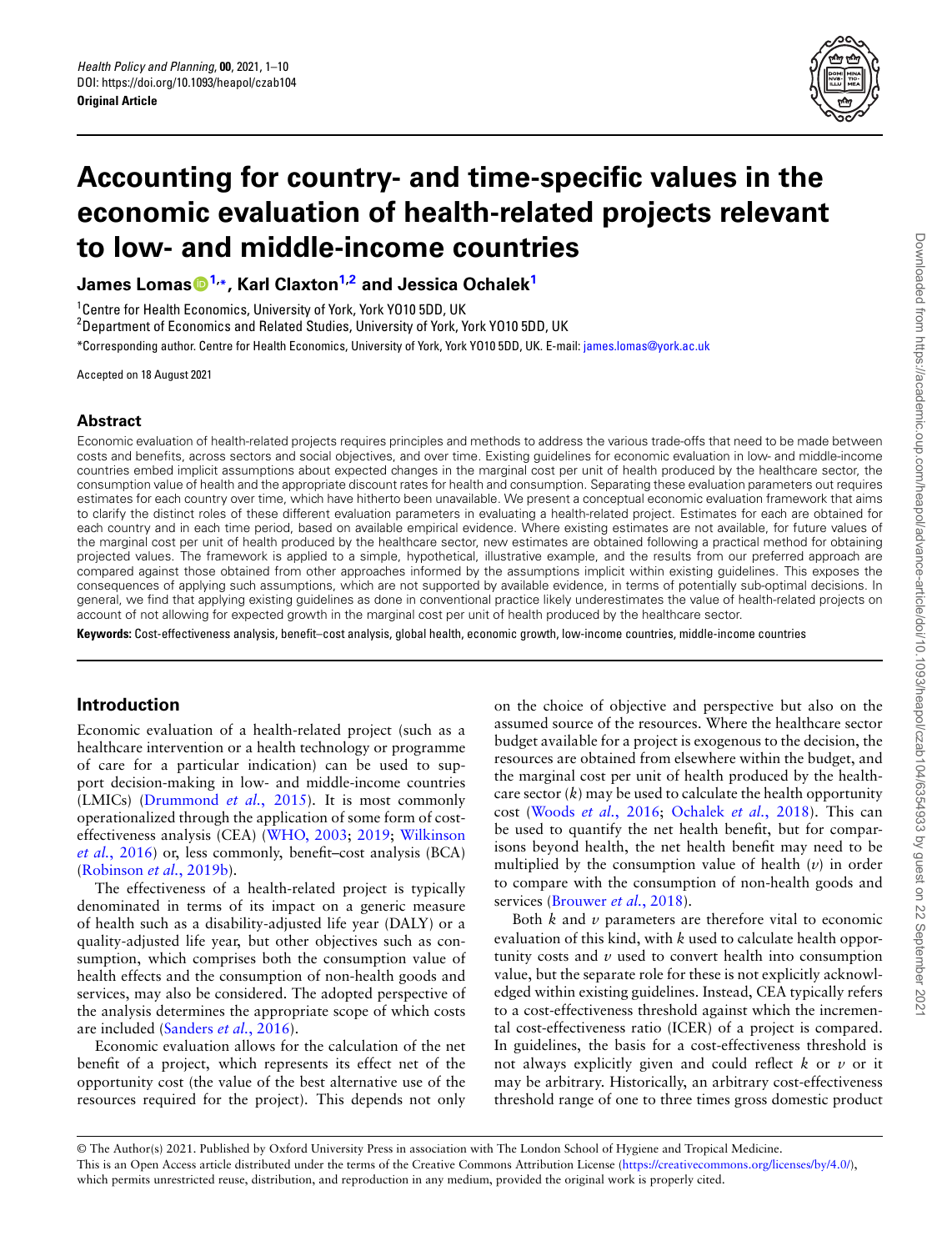#### **Key messages**

- Economic evaluation of health-related projects requires principles and methods to address the various trade-offs that need to be made between costs and benefits, across sectors and social objectives, and over time.
- Conventional practice in health economics is not always clear on how to analyse these trade-offs and often embeds implicit assumptions about expected changes in resource constraints and societal preferences within the discount rates used to evaluate projects.
- One reason for this is that separating these arguments out requires a range of parameter estimates for countries over time that have hitherto been unavailable.
- This paper marshals available evidence to inform estimates of evaluation parameters by country and over time to produce a flexible evaluation framework that can inform decision-makers in a transparent manner.
- Even with a highly stylized simple health-related project, different assumptions about evaluation parameters for each country over time lead to important differences in results for some countries.
- Users of guidelines should think carefully about the appropriateness of implicit assumptions in the context of their own country. Writers of future guidelines should seek to improve the transparency regarding assumptions about evaluation parameters.

(GDP) per capita was advised by the World Health Organization (WHO), and its use is still observed in practice in LMICs (Bertram *et al.*, 2016; Leech *et al.*, 2018). More recent guidelines either do not state the basis of the costeffectiveness threshold (WHO, 2003; 2019) or recommend the use of *k* (Wilkinson *et al.*, 2016). While guidelines for CEA in LMICs recommend that the choice of cost-effectiveness threshold depends upon the country to which the analysis relates, there is no consideration of how it is likely to evolve over time in each country (resulting in an implicit assumption of constant growth or remaining constant). In contrast, the guideline for BCA in LMICs recommends that health is valued using  $\nu$ , with guidance on how this may change over time but acknowledge no role no for *k* (Robinson *et al.*, 2019b).

Also vital is accounting for the timing of costs and effects. This is conventionally done using discount rates where impacts of a project in future years are downweighted compared to the present, often motivated by the literature on positive time preference. In particular, guidelines have often adopted a constant discount rate of 3% per annum for all countries, which is applied to all costs and effects (Weinstein *et al.*, 1996; WHO, 2003; Sanders *et al.*, 2016; Wilkinson *et al.*, 2016; Robinson *et al.*, 2019b). Differential, but still constant, discounting has also been recommended, where costs are discounted using a higher discount rate relative to health effects (WHO, 2019), which can be justified on the basis of expected growth in *k* or *v* (Claxton *et al.*, 2011). However, recommendations around discount rates are a source of much controversy, with the choice of 3% argued to be inappropriate for fast-growing LMICs in particular and

arguably lack coherence with relevant theory and empirics more generally (Haacker *et al.*, 2020).

Taken together, we argue that following existing guidelines for economic evaluation in LMICs will result in sub-optimal decisions. This is particularly important as resources available for healthcare are especially limited in LMICs compared to high-income countries, and projected economic growth can outstrip more mature economies with implications for expected changes in the marginal cost per unit of health produced by the healthcare sector, expected changes in the consumption value of health, and discount rates. What is lacking is 3-fold: clarity regarding the separate role for key parameters  $k$  and  $v$ , guidance as to plausible assumptions about how these parameter values might evolve over time for a given country, and discount rates that reflect these and other country-specific factors.

The paper is structured as follows. The 'Methods' section contains two parts. The first part outlines a conceptual economic evaluation framework that aims to clarify the distinct roles of different evaluation parameters in evaluating a project based on Claxton *et al*. (2019). The second part describes a comparison of alternative evaluation approaches (i.e. first, our preferred approach, which uses parameters based on the conceptual economic evaluation framework, and then approaches parameters implied by the existing guidelines both where the objective is health and where it is consumption) applied to a simple hypothetical project. Correspondingly, the 'Results' section first provides estimates for each of these parameters [the marginal cost per unit of health produced by the healthcare sector  $(k)$ , the consumption value of health  $(v)$ , the discount rate for health  $(r_h)$  and the discount rate for consumption value  $(r_c)$ ], for each country and in each time period, based on available empirical evidence for both the preferred approach and other approaches inspired by the assumptions from guidelines. Where existing estimates are not available for future values of the marginal cost per unit of health produced by the healthcare sector (*k*), new estimates are obtained following a practical method for obtaining projected values of this parameter for each country over time. The remainder of this paper demonstrates an application of this framework to calculate the estimated net benefit of a hypothetical project across LMICs. This serves to illustrate the sub-optimal consequences of alternative assumptions about key parameters that result from adhering to recommendations from existing guidelines. All parameter values used within this application are provided in the Supplementary material.

# **Methods**

This section first sets out the economic evaluation framework that identifies key parameters for which country- and timespecific estimates are required and data sources for these are identified. This informs our preferred approach. Second, we describe a method to evaluate existing guidelines in order to expose implicit assumptions about these parameters that are embedded within existing guidance through enabling a likefor-like comparison of the approaches implied within current guidelines with our preferred approach. As part of this, a method is outlined for comparing the results from our preferred assumptions to those in existing guidelines both when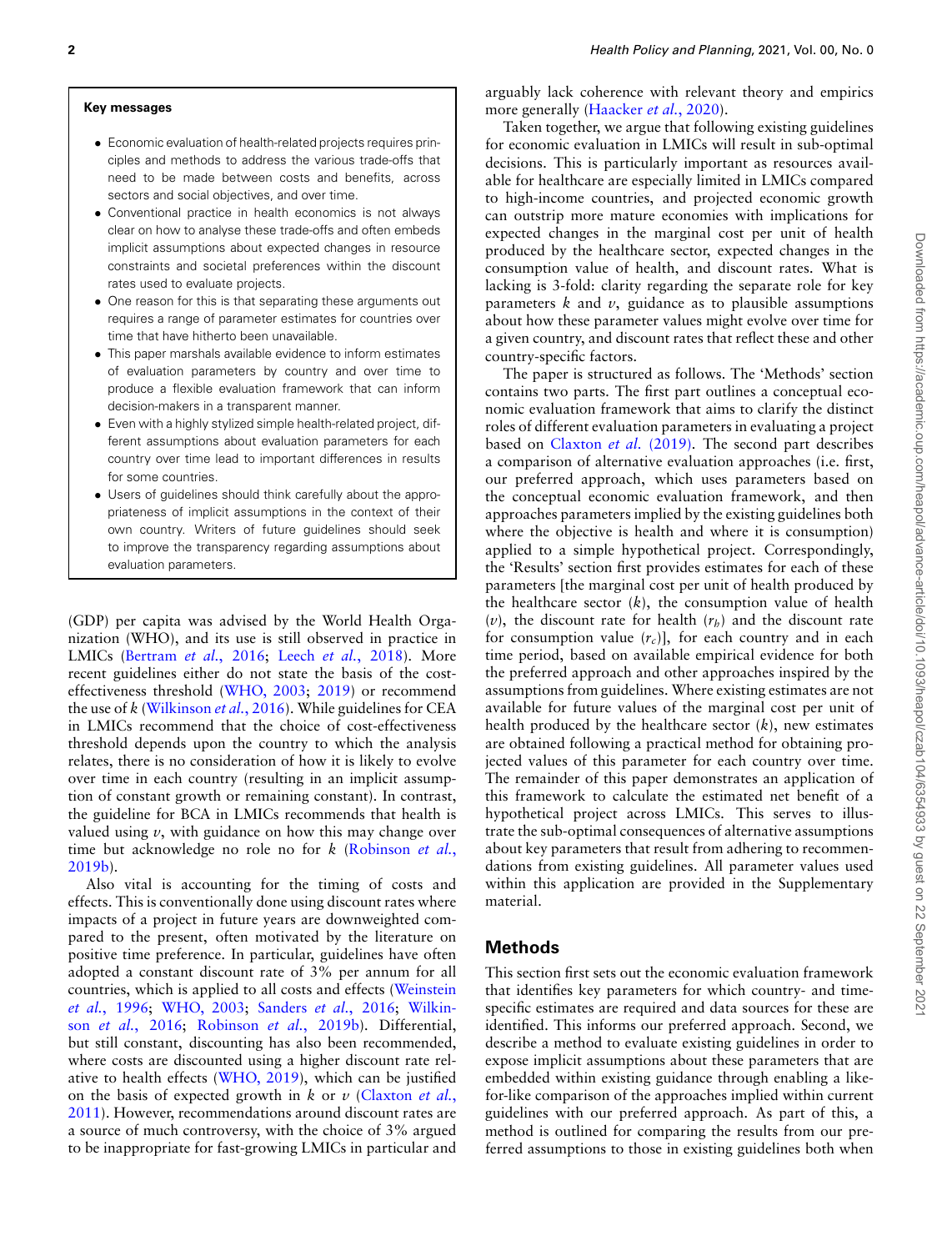the objective is to improve health and when it is to improve consumption value.

#### Framework of evaluation

Where the objective is to improve health, evaluation focuses on the health achieved by the project net of health opportunity costs. In a given year, for a given country, this is calculated as follows:

$$
NHB_{i,t} = b_{i,t} - c_{i,t}/k_{i,t}
$$
 (1)

For each country, *i*, in year *t*, *ci*,*<sup>t</sup>* is the total additional cost of the project, *hi*,*<sup>t</sup>* is the total DALYs averted by the project and *ki*,*<sup>t</sup>* is the marginal cost per unit of health produced by the healthcare sector. By specifying all of these parameter values as for a given country and year, it is indicated that each may potentially vary by country as well as over time. In Equation (1), all parameters are undiscounted. From the estimated time profile of net health effects, *NHBi*,*<sup>t</sup>* , a net present value can be calculated for each country using the discount rate for health  $(r_{b i,t})$ :

$$
NHB_i^{NPV} = \sum_{t=t_0}^{T} \frac{NHB_{i,t}}{(1 + r_{b,i,t})^{t-t_0}}
$$
 (2)

 $t_0$  and  $T$  represent the first and final years within the time horizon of the economic evaluation, respectively. The discount rate itself is allowed to vary for each country and over time.

Where the objective is to increase consumption, for each time period, for a given country, it is necessary to evaluate the consumption value of the net health benefits of the project: $<sup>1</sup>$ </sup>

$$
NCB_{i,t} = v_{i,t} * NHB_{i,t}
$$
 (3)

$$
NCB_i^{NPV} = \sum_{t=t_0}^{T} \frac{NCB_{i,t}}{(1 + r_{ci,t})^{t-t_0}}
$$
(4)

For each country, *i*, in year *t*,  $v_{i,t}$  is the consumption value of a DALY. A net present value can be calculated for each country from the time profile of equivalent consumption effects using the discount rate for consumption (*rci*,*<sup>t</sup>* ).

### **Marginal cost per unit of health produced by the healthcare sector,** *ki***,***<sup>t</sup>*

We use estimates of cost per DALY averted from 2015 that reflect  $k_{i,2015}$  based on two similar studies (Ochalek *et al.*, 2018; Ochalek and Lomas, 2020). There is a considerable variation exhibited among LMICs, ranging between \$59 and \$17 058 per DALY averted (2017 USD) in Guinea-Bissau and Costa Rica, respectively (Ochalek et al., 2018).<sup>2</sup> However, no published estimates of future values of  $k_{i,t}$  are available. Changes in *ki*,*<sup>t</sup>* over time depend on many factors, which makes future values difficult to anticipate (Paulden *et al.*, 2017). This paper offers a practical method for obtaining future projections of  $k_{i,t}$  by analysing the relationship<sup>3</sup> between estimates of  $k_{i,2015}$  and GDP per capita as well as total fertility rate, for both of which projected values exist (Dieleman *et al.*, 2017), across countries, and sub-groups of countries.<sup>4</sup> Using this relationship, we are able to project annual estimates of  $k_{i,t}$  for 97 LMICs from 2015 to 2040. Employing these values avoids relying on simplifying assumptions such as *ki*,*<sup>t</sup>* remaining constant over time or growing at a constant rate (see Supplementary Appendix A).

## **Consumption value of health,***vi***,***<sup>t</sup>*

Although not the only way to obtain a consumption value of health, here, we use recently published estimates of the value of a statistical life (VSL) in 2015, which are available for 95 LMICs based on extrapolation of an estimate for USA using gross national income per capita (Robinson *et al.*, 2019a). For application to net health effects denominated in DALYs, it is advised to calculate the value of a statistical life year (VSLY), which can then form the basis of estimates of  $v_{i,t}$  (Robinson *et al.*, 2019a). Following Robinson *et al*. (2019a), *vi*,2015 is calculated by dividing VSL by the conditional life expectancy at the age equal to half of the life expectancy at birth to obtain VSLY.<sup>5</sup>

There is a related literature that analyses the income elasticity of  $\nu$ , which can be drawn upon to provide estimates of  $\nu_{i,t}$ for 2015–40, given the availability of projected estimates of GDP per capita (Hammitt and Robinson, 2011; Viscusi and Masterman, 2017; Masterman and Viscusi, 2018; Robinson *et al.*, 2019). In this paper, following Claxton *et al*. (2019a), we consider two different values for the income elasticity of *v*: 1 and 1.5 (with our preferred approach using an elasticity of 1). An elasticity of 1 reflects that  $\nu$  increases by the same proportion as GDP per capita, while an elasticity >1 reflects that health is a luxury good, with *v* increasing by a greater proportion than the increase in GDP per capita.

# Discount rate for health,  $r_{b,i,t}$

Where the objective is to improve health, Paulden and Claxton (2012) argue that net health should be discounted at a rate,  $r_{h_i,t}$ , that reflects the interest rate faced by the payer,  $r_{s_i,t}$ , minus the growth rate of  $k$ ,  $g_{k_i,t}$ :

$$
r_{b i,t} \approx r_{s i,t} - g_{k i,t} \tag{5}
$$

The growth rate of  $k$ ,  $g_{k_{i,t}}$ , can be derived from estimates of  $k_{i,t}$ . Without estimates for  $r_{s,i,t}$ , we are required to make an assumption to obtain a suitable proxy based on the compound annual growth rate (CAGR) of GDP per capita from the projected estimates of GDP per capita (*gci*,*<sup>t</sup>* ). The rationale for this is that as  $r_{c,i,t} = g_{c,i,t}$ , where  $\rho = 0$  and  $\eta = 1$ , we are effectively proxying  $r_{s,i,t}$  with  $r_{c,i,t}$ , which is the mirror image of the assumption made by the Council of Economic Advisers in 2017 who proxy  $r_{c,i,t}$  with  $r_{s,i,t}$  (Council of Economic Advisers, 2017).

#### **Discount rate for consumption value,** *rci***,***<sup>t</sup>*

Where the objective is to improve consumption, the discount rate,  $r_{ci,t}$ , reflects the social time preference rate for consumption and can be based on the Ramsey Rule that comprises a pure time preference rate,  $\rho$ , and a wealth effect that is the product of the growth rate of future consumption  $(g_{c_{i,t}})$  and the weight that ought to be attached to it  $(\eta)$ ,  $\eta * g_{c_{i,t}}$ .

$$
r_{ci,t} = \rho + \eta * g_{ci,t} \tag{6}
$$

There is a consensus that pure time preference rate,  $\rho$ , is most appropriately considered to be small or zero for social decision-making (Drupp *et al.*, 2018). The wealth effect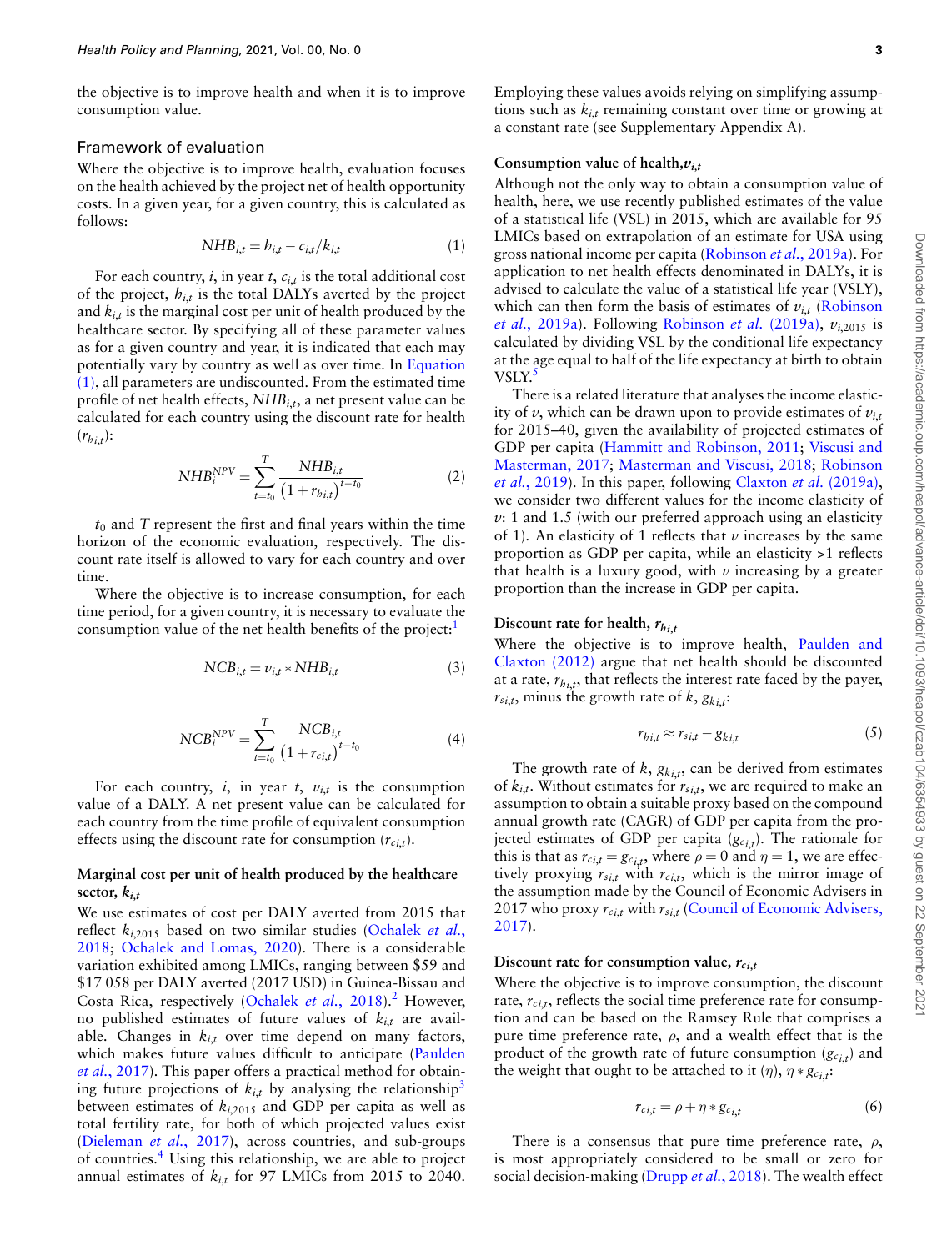requires consideration of the appropriate basis and value for  $\eta$ . In the context of social decision-making, empirical estimates of social inequality aversion have been used to infer values for  $\eta$ , which suggest  $1 < \eta < 2$  (Groom and Maddison, 2019). According to this basis for *rci*,*<sup>t</sup>* , discount rates should be higher in countries with higher expected economic growth, and therefore, the commonplace usage of 3% per annum may be too low for fast-growing LMICs (Haacker *et al.*, 2020). Our preferred approach employs a value of  $\rho$  equal to 0 and  $\eta$  equal to 1.

## Evaluating existing guidelines for economic evaluation

To illustrate the importance of different assumptions and estimates when applying this flexible evaluation framework to a project, we compare our preferred approach to other approaches inspired by existing guidelines. The comparison is undertaken for two different types of analysis: one where the objective is to improve health and the other to improve consumption.

#### **A simple hypothetical health-related project**

For all countries analysed, we assume that a project affects 10% of each country's population in 2015. The additional costs and DALYs averted per affected individual are \$25 (2017 USD) prices and 0.1, respectively, each year for the period 2015–40. It is assumed that the project occurs throughout the 2015–40 period or not at all. This example is highly stylized with its ICER being invariant to the discount rate so long as the same discount rate is used for healthcare costs and health gains (\$250 per DALY averted, which is similar to the median value of *ki*,2015 among low- and lower-middle-income countries of \$307 per DALY averted).

#### **Enabling like-for-like comparison across guidelines**

When the objective is to improve health, our framework of evaluation requires values for *ki*,*<sup>t</sup>* in order to calculate the time profile of net health effects [Equation (1)] for each country and  $r_{h_{i,t}}$  to convert this into a net present value [Equation (2)]. When the objective is to improve consumption, our framework instead requires values for both  $k_{i,t}$  and  $v_{i,t}$  in order to calculate the time profile of net consumption effects [Equation  $(3)$ ] and  $r_{ci,t}$  to convert this into a net present value [Equation (4)].

This differs from what is conventionally done in economic evaluation, which means that a like-for-like comparison of the estimates of net health and net consumption benefit that result from the application of existing guidelines for economic evaluation in LMICs requires inferring assumptions implied about the growth rates of  $k$  or  $\nu$ , which can be revealed from the recommended discount rates using Claxton *et al*.'s (2011) framework (although it is important to note that the resulting inferred assumptions do not necessarily reflect the intention of the authors).

Claxton *et al*. (2011) argue that the cost-effectiveness threshold most appropriately represents *k* when the objective is to improve health, given an exogenous budget constraint. Their framework shows that, in this context, the discount rate for healthcare costs is given by  $r_{hc} \approx r_b + g_k$ . This implies that a choice of differential discounting in guidelines with a lower discount rate for health indicates an expectation of growth in *k*, while applying the same discount rate to health and healthcare reveals an implicit assumption that *k* will remain constant in real terms.

Using this method, we were able to parameterize two evaluation approaches with the objective of improving health based on the iDSI (Wilkinson *et al.*, 2016) 'iDSI\_H' and WHO immunization (WHO, 2019b) 'WHOi\_H' guidelines to compare against our preferred approach 'Preferred\_H'.

Where the objective is to increase consumption, there can be up to three separate discount rates for consumption  $(r_c)$ , health gains (*r<sup>h</sup>* ), and healthcare costs (*rhc*), which are characterized in existing guidelines as uniform across countries and constant over time. The discount rate for health gains is found to be  $r_h = r_c - g_v$ , which indicates that if *v* is expected to grow, then relatively more weight should be given to future health than should future consumption. If the budget is considered exogenous, the discount rate for healthcare costs is given by  $r_{hc} \approx r_h + g_k$ , which implies that in this context  $r_{hc} \approx$  $r_c - g_v + g_k$ . Again, a difference between the recommended discount rates for health and healthcare costs indicates an implicit assumption about the growth of *k*. In this context, the assumption regarding the growth rate of  $\nu$  is revealed by differences between the discount rate for consumption and the other recommended discount rates. If the budget is considered endogenous, then the discount rates for healthcare costs and consumption are the same ( $r_{hc} = r_c$ ) and a lower discount rate for health implies an expectation of growth in *v*.

Using this method, we are able to parameterize three evaluation approaches with the objective of improving consumption based on the WHO Generalized CEA (GCEA) (WHO, 2003) 'WHO\_C', WHO immunization (WHO, 2019) 'WHOi\_C' and BCA (Robinson *et al.*, 2019b) 'BCA\_C' guidelines to compare against our preferred approach 'Preferred\_C'.

## **Results**

This section first presents the results of parameterizing the different evaluation approaches, our preferred approach and the approaches inspired by existing guidelines and then presents the results of an application of each to the economic evaluation of a hypothetical project.

## Parameterizing the evaluation approaches **Preferred approach**

Estimates for  $g_{c_{i,t}}$  are based on Dieleman *et al.* (2017) and enable calculation of values for evaluation parameters  $k_{i,t}$ ,  $v_{i,t}$ ,  $r_{c_{i,t}}$  and  $r_{b_{i,t}}$  for 95 LMICs. These results are provided in full in Supplementary Appendix B and are summarized below for two countries chosen for illustrative purposes: Bangladesh and Yemen.

In 2015, both countries are lower-middle-income countries that are eligible for GAVI support. Bangladesh is estimated to have a *k* in 2015 of \$142 per DALY compared to \$241 per DALY for Yemen (2017 USD) (Ochalek *et al.*, 2018). The estimated  $\nu$  in 2015 is \$1272 for Bangladesh and \$1090 for Yemen (2017 USD) (Robinson *et al.*, 2019a).

Analysis of the two countries over time reveals some differences. Both countries are projected to have decreases in total fertility rate with a CAGR of −0.8% in Bangladesh and −1.9% in Yemen. The major difference between these two countries lies in the forecasted trajectories of economic growth where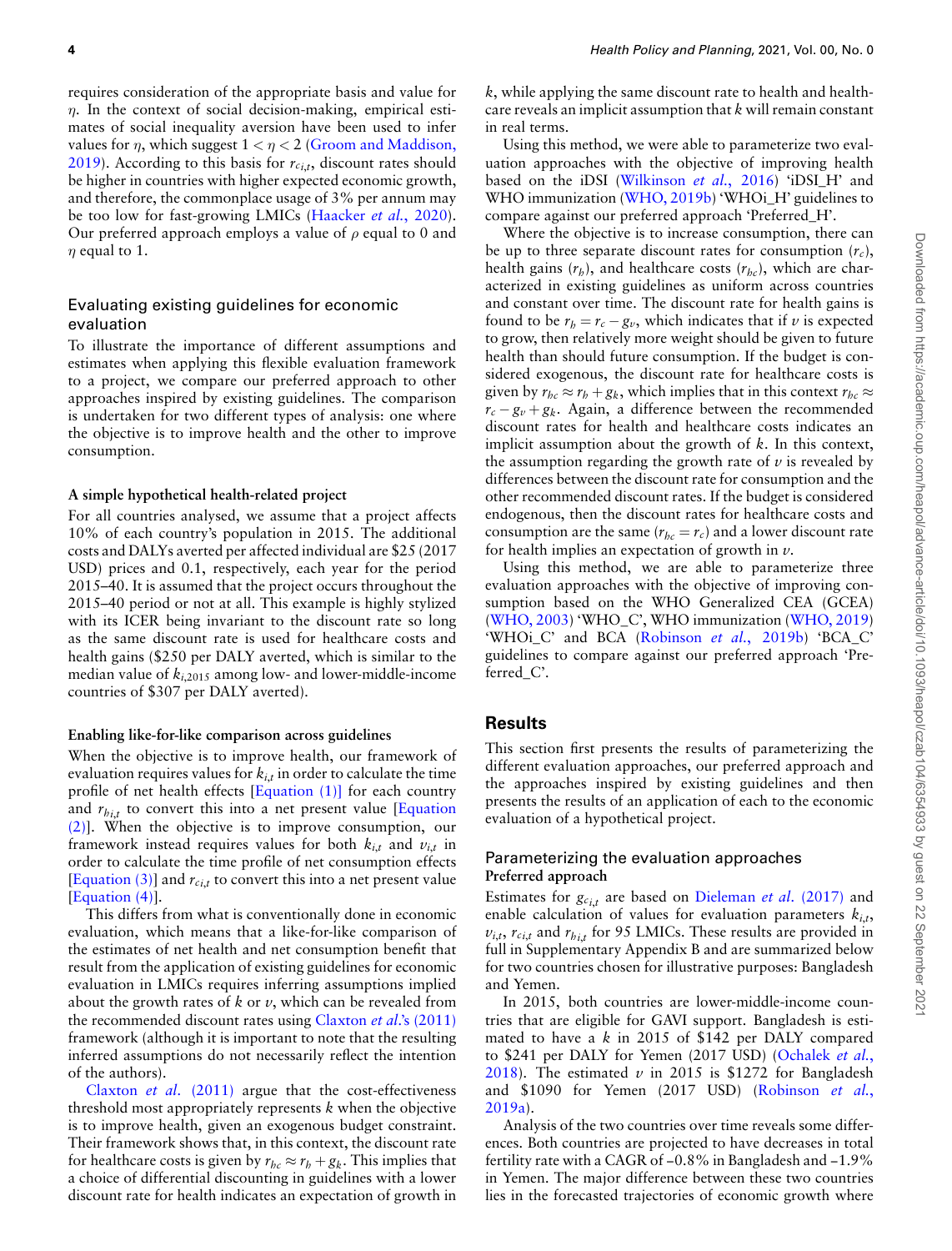Bangladesh is expected to grow at a CAGR of 4.6% over the period 2015–40, while Yemen is expected to experience a CAGR of −0.2% (Yemen's annual growth rate is negative until 2020 and positive thereafter).

In our preferred approach with the objective of improving health, 'Preferred\_H', these projected changes lead to differences in the trajectories of the evaluation parameters *k* and  $r_h$  over time. In Yemen,  $k$  is projected to initially fall and then rise, with a CAGR over the whole period of 0.7% (*k* for Yemen in 2040 is projected to be \$286 per DALY in 2017 USD). In contrast, in Bangladesh, *k* is projected to increase throughout with a CAGR of 4.7% (*k* for Bangladesh in 2040 is projected to be \$443 per DALY in 2017 USD). Negative values for  $r_h$  are estimated for Bangladesh and Yemen throughout, with the magnitude falling between 2016 (−0.6% for Bangladesh and −1.7% for Yemen) and 2040 (−0.1% for Bangladesh and −0.9% for Yemen).

The differences in projected changes over time also impact upon the trajectories of  $\nu$  and  $r_c$ , which are required for our preferred approach with the objective of improving consumption 'Preferred\_C'. With the assumptions of the income elasticity of  $\nu$  and  $\eta$  equal to 1, these trajectories exactly mirror that projected for economic growth. This means that *v* grows with a CAGR of 4.6% in Bangladesh (*v* for Bangladesh in 2040 is projected to be \$3898 in 2017 USD) but falls with a CAGR of −0.2% in Yemen (*v* for Yemen in 2040 is projected to be \$1033 in 2017 USD). Yemen has negative values for  $r_c$  throughout the period analysed falling in magnitude from −11.7% in 2016 to −0.2% in 2040. In contrast, Bangladesh has positive values throughout falling from 6.1% in 2016 to 4.6% in 2040.

#### **Assumptions implicit within existing guidelines** *'iDSI\_H'*

The results from this section are summarized in Tables 1 and 2 with more detail given below. The iDSI reference case (Wilkinson *et al.*, 2016) recommends that an ICER is calculated using a discount rate of 3% for both healthcare costs and health gains and that this is compared to a cost-effectiveness threshold that reflects *k*. This closely relates to our evaluation framework when the objective is to maximize health. The use of the same discount rate for healthcare costs and health gains therefore implies an assumption of no growth in *k* (i.e.  $g_k = 0$ and  $r_h = 3\%$ ).

#### *'WHO\_C'*

The WHO GCEA guide (WHO, 2003) recommends a similar approach, with discount rates of 3% for both healthcare costs and health gains, but argues that the objective ought to be consumption and that the budget for health should not be considered exogenous. In this context, the lack of divergence between the discount rates for healthcare costs and health gains implies an assumption of *v* remaining constant in real terms (i.e.  $g_v = 0$  and  $r_c = 3\%$ ). We construct an analysis where the objective is to improve consumption but allow

**Table 1.** Approaches to analysis where the objective is to improve health

| Analysis         | Values for $k_{i,t}$                           | Values for $r_{b,i,t}$    |  |
|------------------|------------------------------------------------|---------------------------|--|
| iDSI H<br>WHOi_H | $k_{i,2015}$<br>$k_{i,2015} * (1.03)^{t-2015}$ | 3%<br>$0\%$               |  |
| Preferred H      | $k_{i.t}$                                      | $r_{s_{i,t}}-g_{k_{i,t}}$ |  |

**Table 2.** Approaches to analysis where the objective is to improve consumption<sup>6</sup>

| Analysis        | Values for $k_{i,t}$                                | Values for $v_{i,t}$                                | Values for $r_{ci,t}$ |
|-----------------|-----------------------------------------------------|-----------------------------------------------------|-----------------------|
| WHO_C<br>WHOi C | $k_{i,2015}$<br>$k_{i,2015}$ *<br>$(1.03)^{t-2015}$ | $v_{i,2015}$<br>$v_{i,2015}$ *<br>$(1.03)^{t-2015}$ | 3%<br>3%              |
| BCA C           | $k_{i,t}$                                           | $v_{i,t}$ (income<br>elasticity = $1.5$ )           | 3%                    |
| Preferred C     | $k_{i.t}$                                           | $v_{i,t}$ (income<br>elasticity = $1$ )             | $g_{c_{i,t}}$         |

<sup>a</sup>Our preferred approach ('Preferred\_C') takes assumptions for the income elasticity of *v* and  $r_{c_{i,t}}$  from the 'conservative scenario' in Claxton *et al.* (2019). We present the results of an additional three analyses using different assumptions suggested in Claxton *et al*. (2019) in Supplementary Appendix C.

for consideration of an exogenous budget constraint in order to fit within our framework.

#### *'WHOi\_H' and 'WHOi\_C'*

More recently, WHO has released separate guidelines for evaluating immunizations (WHO, 2019). These guidelines differ in two important ways for our purposes. First, the guidelines refer to the use of a cost-effectiveness threshold but do not state the appropriate basis for this. Second, they propose differential discounting with a discount rate for health gains equal to 0% with discount rates of 3% for healthcare costs and consumption ( $r_h = 0\%$ ,  $r_{hc} = 3\%$  and  $r_c = 3\%$ ). The use of differential discounting in this way implies an assumption of 3% annual growth in both *k* and *v* (i.e.  $g_k = 3\%$  and  $g_v = 3\%$ ) when viewed through the lens of Claxton *et al.*'s (2011) framework.

### *'BCA\_C'*

Finally, the BCA guidelines (Robinson *et al.*, 2019a) differ from other guidelines in that its recommendations are not based on the conventional practice of CEA. Instead, it is recommended that health gains are converted into their consumption value and that  $\nu$  is adjusted for expected growth in GDP per capita using an income elasticity of the consumption value of health of 1.5. No role is acknowledged for an exogenous budget constraint, but this is required for our framework. As such we assume the same principle of projecting *k* where possible. These guidelines recommend a constant discount rate of 3% for all countries (i.e.  $r_c = 3\%$ ).

# Comparing the results from the evaluation approaches when applied to the simple hypothetical health-related project

The proportion of countries where a positive net present value of net health benefits is estimated varies according to the evaluation approach that is taken. This is summarized in Table 3.

Positive net health benefits are generated in all uppermiddle-income countries and in most lower-middle-income countries and negative net health benefits in the majority of low-income countries regardless of approach. This is because  $k_{i,t}$  tends to be lower in low-income countries than in lowermiddle-income countries, which are in turn lower than in upper-middle-income countries.

The observed differences in the sign of the net health benefit across approaches summarized in Table 3 are driven by the different assumptions about the projected trajectory of *k* over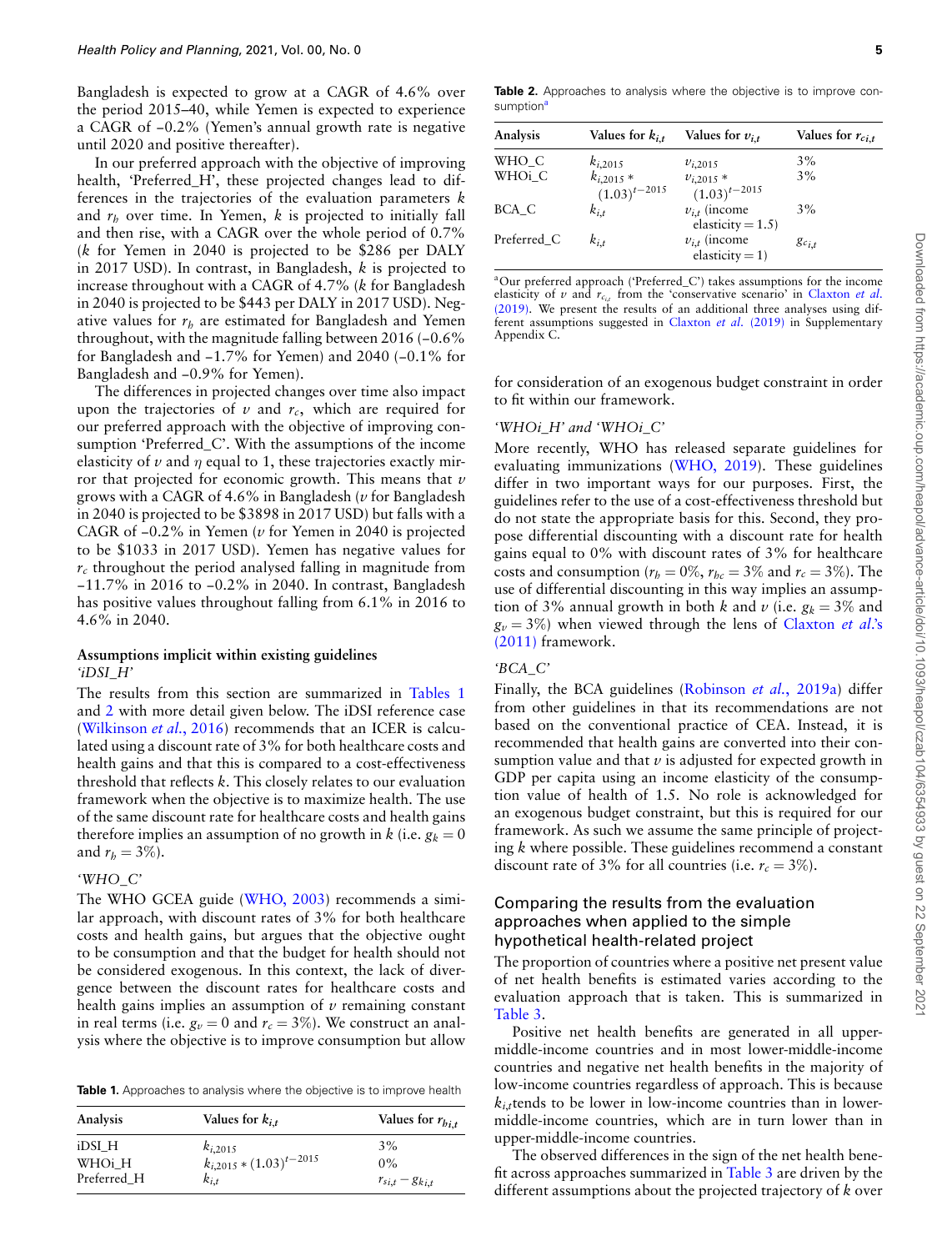Table 3. Proportion of countries where a positive net health benefit is estimated by income category by evaluation approach

|                         | Proportion of countries where a<br>positive net health benefit is estimated |              |                    |  |
|-------------------------|-----------------------------------------------------------------------------|--------------|--------------------|--|
| Groups of<br>countries  | $i$ DSI_H $(%)$                                                             | WHOi_H $(%)$ | Preferred H<br>(%) |  |
| Low-income              | 25                                                                          | 42           | 42                 |  |
| Lower-middle-<br>mcome  | 81                                                                          | 92           | 89                 |  |
| Upper-middle-<br>income | 100                                                                         | 100          | 100                |  |
| $LMICs$ (all)           | 74                                                                          | 82           | 81                 |  |

time. Assuming that *k* is constant in real terms over time (as in 'iDSI\_H') generally underestimates its growth compared to using our projected values of  $k_{i,t}$  (as in 'Preferred\_H'). In contrast, the assumption of 3% annual growth (as in 'WHOi\_H') may underestimate or overestimate depending on the actual growth rate in each year in each country. Results by country are reported in Supplementary Appendix C, Table C2. Yemen provides an interesting case with the sign of its estimated net health benefit differing between evaluation approaches. In the case of Yemen, the 3% annual growth rate in *k* represents an overestimate compared to our projected estimates, which forecasts 0.7% CAGR. This has an impact on the estimated sign of the net health benefit, with only the 'WHOi\_H' approach giving a positive net health benefit.

Differences are also observed between the results of the three approaches for each country when we consider the estimated net health benefit itself (and not just its sign). The results by country in Supplementary Appendix C, Table C2 are summarized in Figure 1.

Moving from considering the sign of net health benefit to its magnitude, the value of the project in terms of the net present value of net health benefit is higher for each country when analysed according to 'WHOi\_H' compared to 'iDSI\_H' for two reasons. First, as explained above, assuming that *k* is constant (as in 'iDSI\_H') results in lower estimated net health benefits compared to when it is assumed to grow at 3% per year in 'WHOi H'. Second, this is compounded by the lower discount rate applied to net health benefit in 'WHOi H', which means that there is a higher weight attached to future values of net health benefit where *k* is highest. The results for 'Preferred\_H' are more similar to 'WHOi\_H', because the assumption of 3% growth in *k* implied by 'WHOi\_H' is not far off the unweighted CAGR across countries of 2.3% from our projected estimates. However, this masks considerable variation in the forecasts (range: −0.5% to 6%, see Supplementary Appendix A, Table A3), meaning that for some countries the 'WHOi\_H' will result in an underestimate of the net present value of net health benefit, while for others, it will result in an overestimate. With respect to the discount rate adopted, the country-specific discounting in 'Preferred\_H' applies a discount rate to net health close to 0% (0% is also applied in 'WHOi\_H') for all countries because  $r_{s_{i,t}}$  and  $g_{k_{i,t}}$  almost exactly offset. This is an artefact of how they are both calculated as a function of projected growth in GDP per capita (see Supplementary Appendix A, careful inspection finds that the country-specific discounting in 'Preferred\_H' often indicates a small negative discount rate where  $g_{k_{i,t}} > r_{s_{i,t}}$ ).

For approaches to evaluation where the objective is to increase consumption, we find a similar pattern in terms of the sign of the estimated net consumption benefit across countries as was found when considering net health benefit. This is summarized in Table 4.

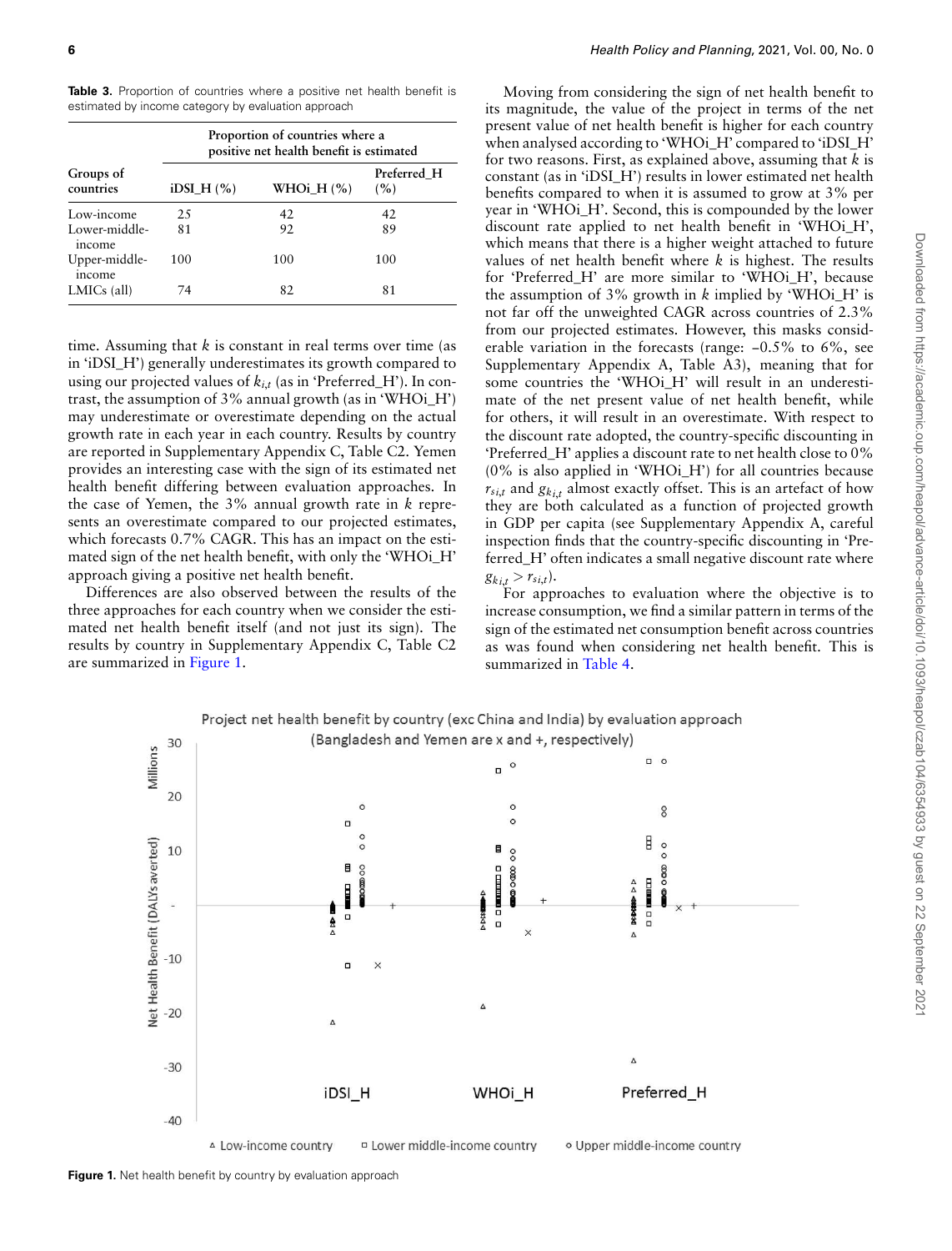|  |  | Table 4. Proportion of countries where a positive net consumption benefit is estimated by income category by evaluation approach |  |  |  |  |  |
|--|--|----------------------------------------------------------------------------------------------------------------------------------|--|--|--|--|--|
|--|--|----------------------------------------------------------------------------------------------------------------------------------|--|--|--|--|--|

| Groups of countries | Proportion of countries where a positive net consumption benefit is estimated |              |             |                   |  |
|---------------------|-------------------------------------------------------------------------------|--------------|-------------|-------------------|--|
|                     | WHO_C $(\% )$                                                                 | WHOi $C(\%)$ | BCA $C$ (%) | Preferred $C$ (%) |  |
| Low-income          |                                                                               |              |             | -42               |  |
| Lower-middle-income | 81                                                                            |              | 92          | 89                |  |
| Upper-middle-income | 100                                                                           | 100          | 100         | 100               |  |
| $LMICs$ (all)       | 74                                                                            |              | 82          | 81                |  |



**Figure 2.** Cumulative net present value of net consumption benefit over time for Bangladesh according to different evaluation approaches

This project generates positive net consumption benefits in the majority of middle-income countries (in all upper-middleincome countries and in most lower-middle-income countries) and negative net consumption benefits in the majority of lowincome countries. The reason for this finding is again because of the different values of *ki*,*<sup>t</sup>* that are generally found across income categories as it is  $k_{i,t}$  that determines if (and when) a net health benefit is achieved. With this project, there are no wider effects beyond health and so calculating net consumption benefit effectively only involves re-scaling these net health benefits. The proportion of countries where a positive net health benefit is estimated is therefore lowest according to 'WHO\_C', which illustrates the effect of assuming no real terms changes in *ki*,*<sup>t</sup>* . The differences between the results from the other approaches presented here are more subtle. As with the analysis with the objective of improving health, Yemen is only found to have a positive estimated net consumption benefit according to 'WHOi\_C'. Again, this illustrates that the assumed growth rate of  $3\%$  for  $\nu$  and  $k$  is likely to be an overestimate for some countries such as Yemen. Another interesting case is that a positive net consumption benefit is estimated for Bangladesh with the 'BCA\_C' approach but not with any of the other approaches presented here. To help to understand this finding, we have presented the cumulative net present value of net consumption benefit over time for Bangladesh in Figure 2.

In the 'BCA\_C' analysis, country-specific projections of  $k_{i,t}$ are applied (where it is found to grow at a CAGR of 4.7%), which results in net consumption benefits being generated from 2027 onwards (the turning point for 'BCA\_C' and also 'Preferred\_C' in Figure 2). In addition, *v* is assumed to grow to a disproportionately high extent with GDP growth (with an income elasticity of health of 1.5), where Bangladesh is forecasted to experience a high growth in GDP over the period under consideration (CAGR of 4.6%). Finally, the uniform discount rate of 3% applied in 'BCA\_C' is relatively low compared to when based on Bangladesh's high forecasted GDP growth (e.g. 'Preferred\_C'). Taken together, the 'BCA\_C' analysis results in net health benefits from 2027, which is the same as in 'Preferred\_C', that are valued more highly and discounted less than in 'Preferred\_C'.

We can also compare the estimated levels of net consumption benefit by country, which is shown in Figure 3.

The discounting strategy is the same for all of 'WHO\_C', 'WHOi\_C' and 'BCA\_C' and so differences in the estimated net consumption benefit are entirely driven by different assumptions about how  $v_{i,t}$  and  $k_{i,t}$  might be expected to change over time. As a result, in almost all countries, the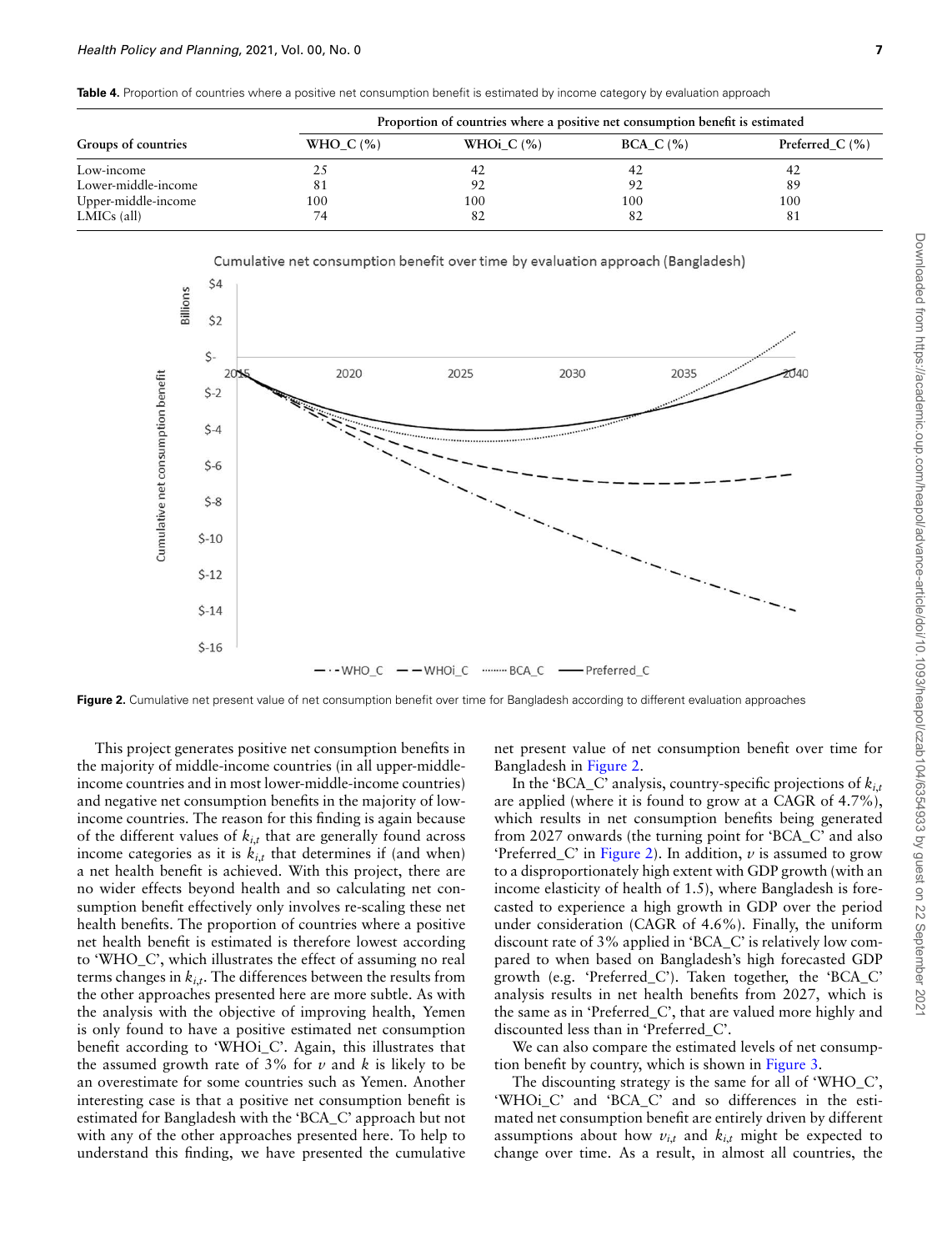

Project net consumption benefit by country (exc China and India) by evaluation approach (Bangladesh and Yemen are x and +, respectively)

**Figure 3.** Net consumption benefit by country by evaluation approach

magnitude of net consumption benefit is lowest in 'WHO\_C', which assumes no temporal change in these evaluation parameters. The net consumption benefit appears similar when estimated using 'WHOi\_C' and 'BCA\_C', since both involve growing values for  $v_{i,t}$  and  $k_{i,t}$  for most countries. The same is also true for 'Preferred\_C', but a slightly different pattern is observed because the effect of growing values for  $v_{i,t}$  and  $k_{i,t}$ is offset by higher discount rates in 'Preferred\_C' (and conversely slower growth in these values offset by lower discount rates).

#### **Discussion**

Assessing the value of a new health-related project requires information about the project itself, the additional costs it imposes and DALYs averted, but it also requires other information in the form of evaluation parameters. Evaluation parameters are required in order to account for the resource constraints of the healthcare system, preferences of the population served by the decision-maker and the timing of costs and effects. Good examples of conventional practice may use the latest recommendations for evaluation parameters, but they rarely explicitly consider whether these are reasonable, given the country context and the timing of effects of the decision. In particular, conventional practice embeds assumptions about expectations of changes in  $k_{i,t}$  and  $v_{i,t}$ over time within discount rates. In part, this has been the approach taken due to the absence of evidence that might inform values for these evaluation parameters for each country over time. However, it has also stifled debate as to whether the implicit assumptions are appropriate for a country at a given point in time, or, indeed, broadly appropriate for LMICs. For example, the widespread use and recommendation of a 3% discount rate are thought to derive from

experience with high-income countries and may not be appropriate for LMICs where projected economic growth outstrips more mature economies (Haacker *et al.*, 2020). This paper provides estimates for all of the relevant evaluation parameters for 95 LMICs between 2015 and 2040 and applies them within a formal evaluation framework. A highly stylized hypothetical health-related project is analysed to assess the appropriateness of assumptions implied by recent economic evaluation guidelines.

We reflect conventional practice drawing upon three sources of commonly used guidance: iDSI, WHO and BCA. With the exception of BCA, these approaches adopt uniform assumptions across countries about the growth rate of *vi*,*<sup>t</sup>* and  $k_{i,t}$ , and without exception, they advise uniform and constant discount rates (in the absence of existing country guidance).

Empirically derived values for  $k_{i,2015}$  and  $v_{i,2015}$  are available, but projected values of  $k_{i,t}$  and  $v_{i,t}$  over time have not been available prior to this paper. However, this does not justify assumptions of constancy (or some uniform growth rate across countries) over time when available data can be used to inform estimates of how these might evolve in the future. We apply this principle to estimating  $k_{i,t}$  in Supplementary Appendix A. We find that allowing  $k_{i,t}$  and  $v_{i,t}$  to vary, typically growing, over time shows that the assumption of constancy is likely to underestimate the value of new projects. In analyses devised to inform objectives of improving health and consumption, approaches that allow *ki*,*<sup>t</sup>* and  $v_{i,t}$  to vary with time are found to produce higher estimates of net health and net consumption effects, with the sign changing from negative to positive in 7–8% of countries analysed using our hypothetical project. The hypothetical project analysed is highly stylized and simplistic; it is likely that the effect of different assumptions about evaluation parameters would be greater in the case of projects such as vaccines where results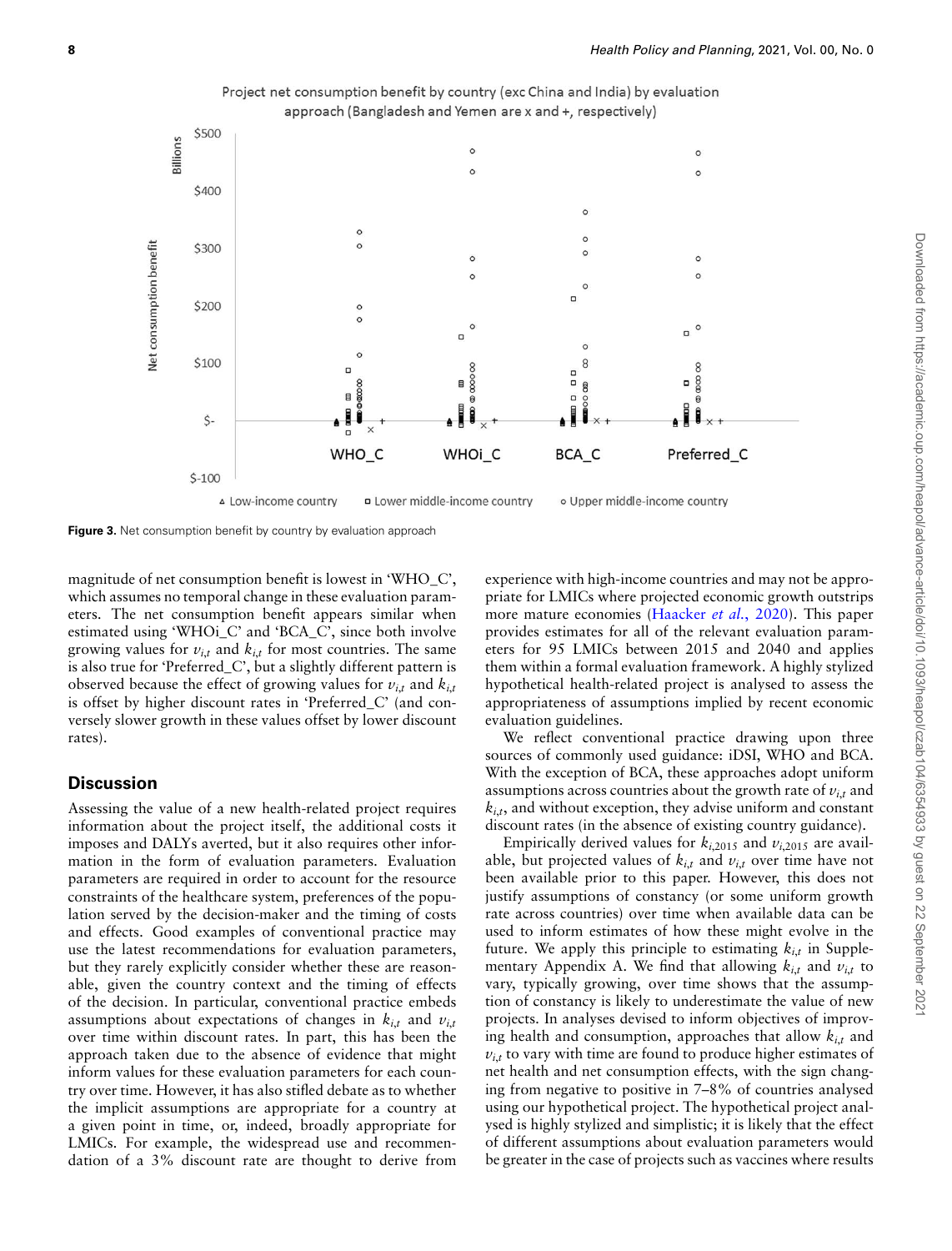are particularly sensitive to the handling of the timing of costs and effects (WHO, 2019).

The country- and time-specific values we have used for *ki*,*<sup>t</sup>* ,  $v_{i,t}$ ,  $r_{h_{i,t}}$  and  $r_{c_{i,t}}$  are available in Supplementary Appendix B. A number of assumptions pertain to these values with our method for projecting *ki*,*<sup>t</sup>* detailed in Supplementary Appendix A. We have also assumed that the projected growth in GDP per capita can be used as a proxy for  $r_{s,i,t}$  when calculating *rhi*,*<sup>t</sup>* . Another assumption concerns the use of the Ramsey Rule to calculate values for *rci*,*<sup>t</sup>* . The Ramsey Rule is well-established in economics, with its basis founded on society's preferences, but there is no guarantee that these will be reflected in the ability of decision-makers to allocate resources inter-temporally (i.e. it is not guaranteed that *rci*,*<sup>t</sup>* = *rsi*,*<sup>t</sup>* ). Other considerations highlighted in Claxton *et al*. (2019) concerning factors to be incorporated in discounting, such as the time horizon under consideration, the relationship between macro-economic risk and project-specific risk and uncertainty around projected growth rates in real income and effects on *rci*,*<sup>t</sup>* , are not considered but are important areas for further research. Parameter uncertainty, more generally, particularly in future values, is not incorporated within this analysis, but it is likely to be considerable and may be of relevance to decision-makers.

# **Conclusion**

Conventional practice in health economics often embeds implicit assumptions about expected changes in resource constraints and societal preferences within the discount rates used to evaluate projects resulting in a lack of clarity and transparency. In addition, the assumptions made may not be appropriate for a country at a given point in time or for LMICs in general. Separating out these arguments and marshalling available evidence to inform estimates of evaluation parameters by country and over time can produce a flexible evaluation framework that can inform decision-makers in a more transparent and appropriate manner.

This paper provides such a framework and demonstrates (and provides the required parameter values for) the application of this framework. Even when applied to a simple hypothetical example, this framework with preferred assumptions about evaluation parameters gives important differences in results compared to the application of existing guidelines. The implication is that analysts need to consider critically the appropriateness of existing guidelines for economic evaluation in the context of their country. In addition, looking ahead, future guidelines for economic evaluation in LMICs should ensure that assumptions about evaluation parameters are clearly and explicitly stated and are founded on the best available evidence.

## **Supplementary data**

Supplementary data are available at *Health Policy and Planning* online.

# **Data availability statement**

The data underlying this article are available in the article and in its online supplementary material.

## **Funding**

This study received funding support from the Bill and Melinda Gates Foundation [OPP1165566 to University of York].

# **Acknowledgements**

We are grateful to Joseph Dieleman for generously sharing with us projections of GDP for the countries analysed between 2015 and 2040. We thank the anonymous referees for their comments that have greatly improved this paper.

*Ethical approval.* Ethical approval for this type of study is not required by our institute.

*Conflict of interest.* The authors declare that they have no conflict of interest.

## **Notes**

- 1. For simplicity, in this example, there are no non-health effects to consider, but in general, they would be incorporated here (Claxton *et al.*, 2019; Walker *et al.*, 2019).
- 2. Woods *et al*. (2016) provide estimates for a range of countries (including LMICs) based on extrapolation of the Claxton, Martin, *et al*. (2015) estimate for the UK. Estimates for some (mainly highincome) countries exist that use bespoke within-country analysis (Claxton *et al.*, 2015; Edney *et al.*, 2018; Vallejo-Torres *et al.*, 2018; Siverskog and Henriksson, 2019; Stadhouders *et al.*, 2019; van Baal *et al.*, 2019; Edoka and Stacey, 2020; Ochalek *et al.*, 2020).
- 3. We tested for structural breaks in the relationship between *k* and GDP per capita by categorizing countries according to eligibility for support funding from different institutions: GAVI, IMF and Global Fund. We ultimately derive a satisfactory model that differs for GAVI-eligible countries (see Supplementary Appendix A). These countries are those that have access to GAVI-negotiated prices for vaccines.
- 4. The compound annual growth rate of GDP per capita between 2015 and 2040 varies considerably among LMICs, ranging between −0.5% (Congo) and 5.3% (China).
- 5. This is justified as a pragmatic proxy for what is typically done to calculate VSLY from VSL, which is to divide the estimated VSL by the conditional life expectancy at the average individual included in the study.

# **References**

- Bertram MY, Lauer JA, De Joncheere K *et al.* 2016. Cost-effectiveness thresholds: pros and cons. *Bulletin of the World Health Organization* **94**: 925–30.
- Brouwer W *et al.* 2018. When is it too expensive? Cost-effectiveness thresholds and health care decision-making. *The European Journal of Health Economics* **20**: 175–80.
- Claxton K, Asaria M, Chansa C *et al.* 2019. Accounting for timing when assessing health-related policies. *Journal of Benefit-Cost Analysis* **10**: 73–105.
- Claxton K, Martin S, Soares M *et al.* 2015. Methods for the estimation of the National Institute for Health and Care Excellence costeffectiveness threshold. *Health Technology Assessment (Winchester, England)* **19**.
- Claxton K, Paulden M, Gravelle H *et al.* 2011. Discounting and decision making in the economic evaluation of health-care technologies. *Health Economics* **20**: 2–15.
- Council of Economic Advisers. 2017. *Discounting For Public Policy: Theory and Recent Evidence on the Merits Of Updating*